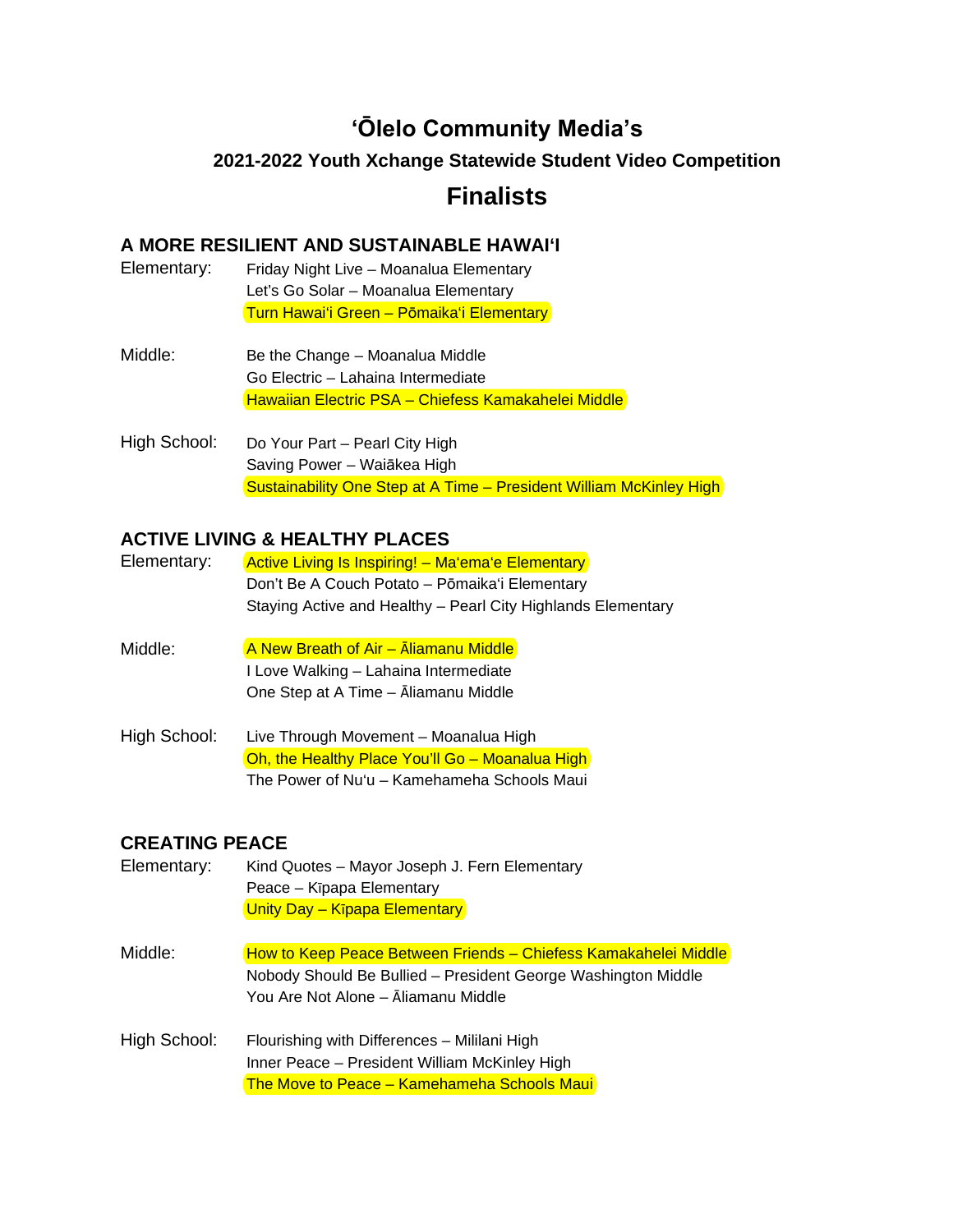### **ELECTIONS & VOTING**

| Elementary:            | Easy as 1, 2, 3 – Major Joseph J. Fern Elementary<br>Our Community Relies On You - Pōmaika'i Elementary<br>Register to Vote - Kīpapa Elementary                            |
|------------------------|----------------------------------------------------------------------------------------------------------------------------------------------------------------------------|
| Middle:                | Breaking News: Voting Is Easy! - Aliamanu Middle<br>Register to Vote! It's Easy! - Highlands Intermediate<br>Voting by Mail - Chiefess Kamakahelei Middle                  |
| High School:           | A New Vote, A New Voice - Hawai'i Technology Academy PCS<br>Choose Mail-In Voting - Pearl City High<br>Go Vote - Moanalua High                                             |
| <b>FOREST INSPIRED</b> |                                                                                                                                                                            |
| Elementary:            | Prevent Wildfires - Ho'okele Elementary<br>Protecting Hawai'i's Forests Begins with You - Ma'ema'e Elementary<br>ROD and the 'Ohi'a Tree - Pearl City Highlands Elementary |
| Middle:                | Forest Inspired - Montessori School of Maui<br>Ka Nahele O Ka Mokupuni: The Island's Forest - Kaimukī Middle<br>Keep Invasive Species Out of Hawai'i - Aliamanu Middle     |

High School: Four-Legged Destruction - Hawai'i Technology Academy PCS Ola Kākou I ka 'Āina – Kamehameha Schools Maui Saving 'Ohi'a – Waiākea High

# **MINI DOCUMENTARY**

| Elementary:  | <b>Mental Health Issues - Pearl City Highlands Elementary</b>   |
|--------------|-----------------------------------------------------------------|
|              | The PCHES Flood, A True Story - Pearl City Highlands Elementary |
| Middle:      | Hydroponics at WMS - President George Washington Middle         |
|              | Kaulike I Ke Ola – Kamehameha Schools Maui                      |
|              | <b>The Struggle – Kamehameha Schools Maui</b>                   |
|              |                                                                 |
| High School: | Land of Aloha: Equality in Hawai'i - Kamehameha Schools Maui    |
|              | Ocean Safety - Henry Perrine Baldwin High                       |
|              | The Stress of Success - Henry Perrine Baldwin High              |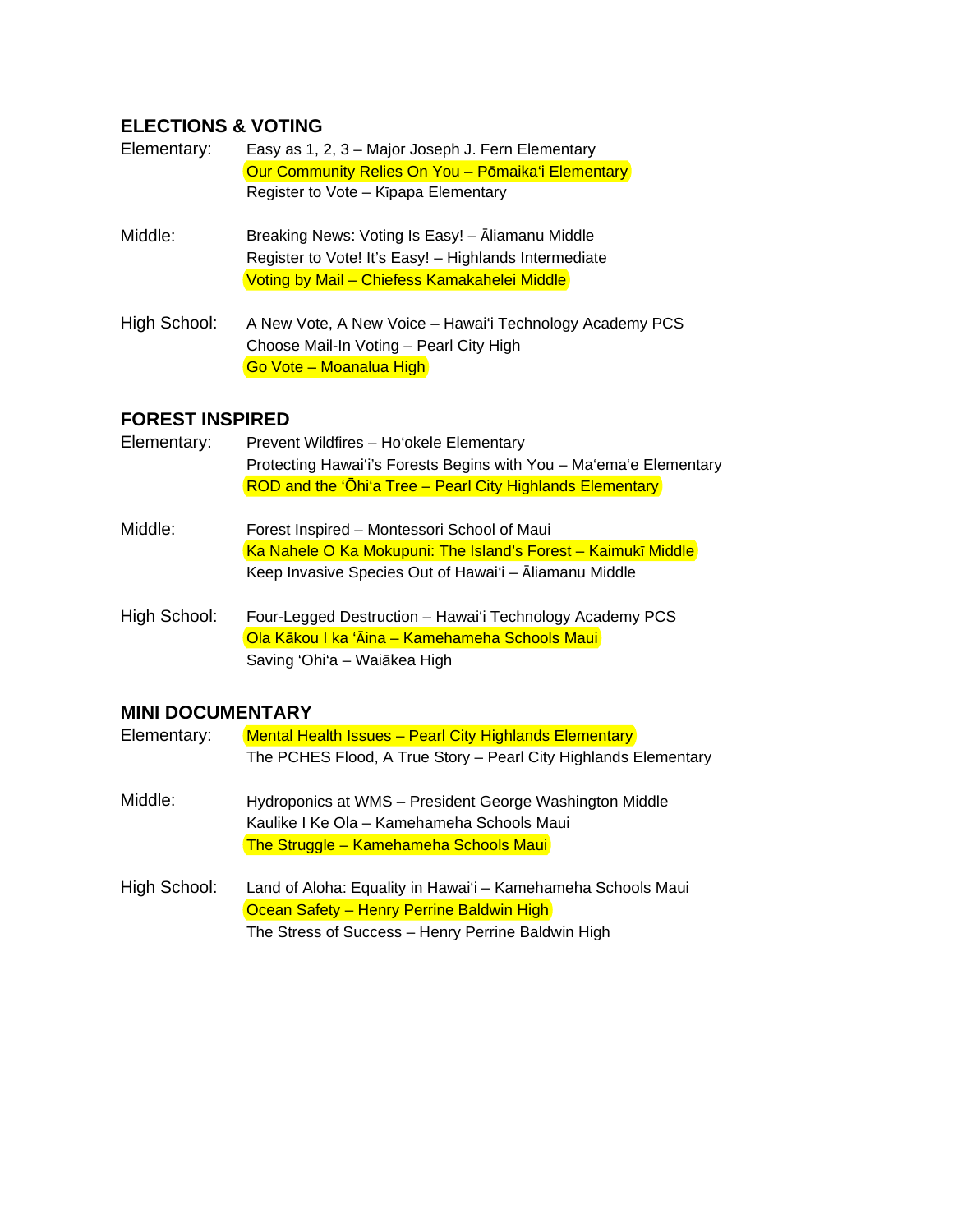### **PREPARE NOW – DON'T FORGET TUTU…AND POPOKI TOO!**

| Elementary:  | Prepare Now, Don't Drown - Pearl City Highlands Elementary                                                                      |
|--------------|---------------------------------------------------------------------------------------------------------------------------------|
|              | <b>Ready for Disasters - Pearl City Highlands Elementary</b>                                                                    |
| Middle:      | Be Prepared - Lahaina Intermediate<br>Don't Forget the Pets - Aliamanu Middle<br><b>Prepare for the Worst - Moanalua Middle</b> |
| High School: | A Special Place in Your Heart, Means a Special Plan to Protect – Waiakea High                                                   |
|              | Everyone Should be Ready - Mililani High                                                                                        |

#### Prepare NOW – Moanalua High

#### **PREVENT BULLYING TOGETHER WITH ALOHA**

- Elementary: Bullying EL Students Ma'ema'e Elementary Let Everyone Be Seen – Pomaika'i Elementary Stop Motion Animation – Kipapa Elementary
- Middle: Don't be Part of the Problem Highlands Intermediate Prevent Bullying – Lahaina Intermediate Unique – Highlands Intermediate
- High School: **Erase the Hate Mililani High** It's the Same Thing - Waiākea High What If It Were You? – Kaimukī Christian School

### **PUBLIC SERVICE ANNOUNCEMENT**

| Elementary:  | 3 Tips to Protect Our Hawaiian Animals - Maunawili Elementary |
|--------------|---------------------------------------------------------------|
|              | Over Your Nose - Moanalua Elementary                          |
|              | Why Get Your Covid Vaccine? - Alva A. Scott Elementary        |
|              |                                                               |
| Middle:      | Be Smart, Don't Start - Chiefess Kamakahelei Middle           |
|              | Bullying PSA - Chiefess Kamakahelei Middle                    |
|              | Why Do I Wear My Mask? - St. John Vianney School              |
|              |                                                               |
| High School: | Be Part of the Solution – Kaua'i High                         |
|              | Our Oceans are in Danger - Hawaii Technology Academy PCS      |
|              | Shield Your Face - Moanalua High                              |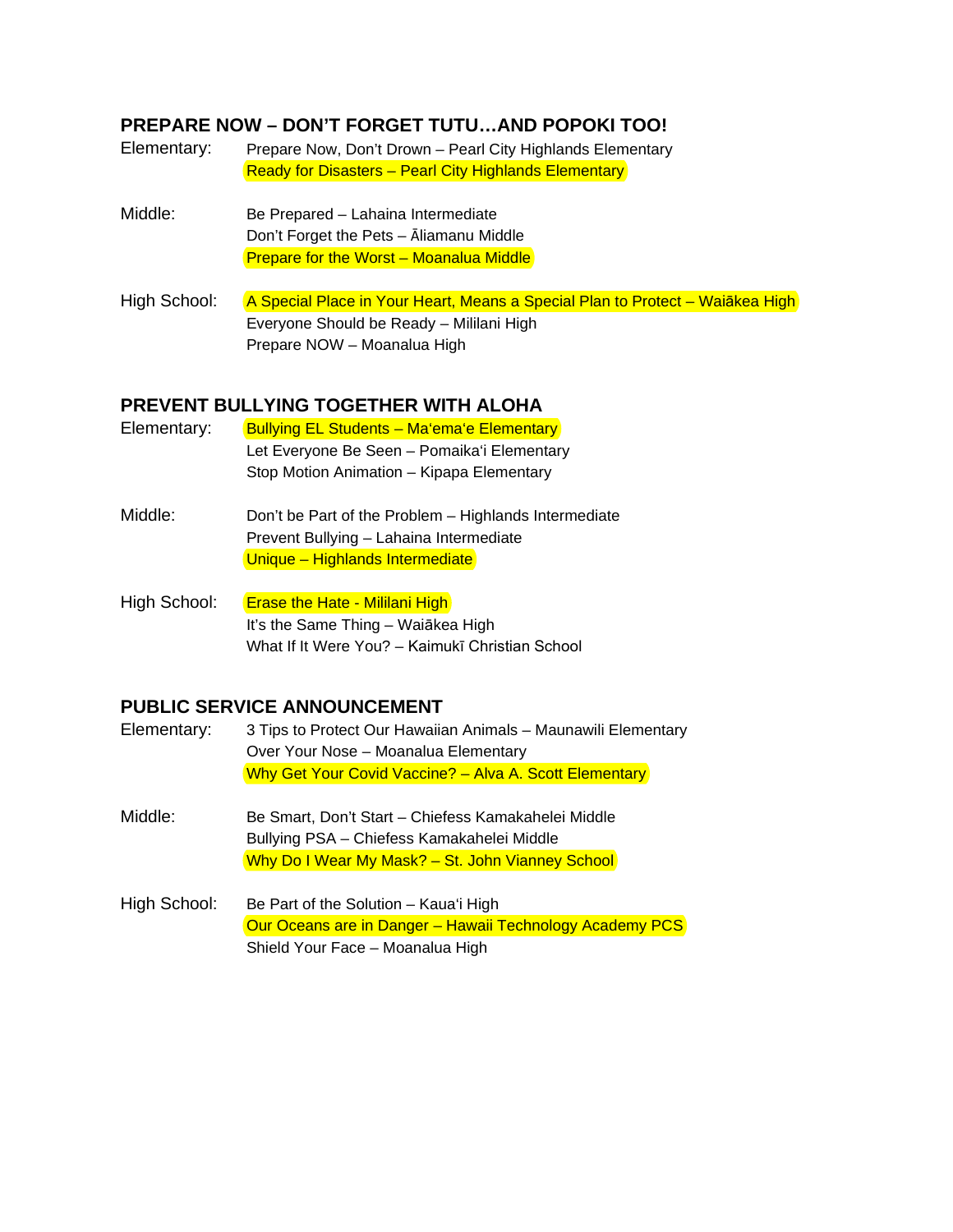# **SHORT**

| Elementary:  | Choosing the Vaccine – Alvah A. Scott Elementary                 |
|--------------|------------------------------------------------------------------|
|              | Cyberbullying, Tell Someone Now - Alvah A. Scott Elementary      |
|              | Save the Sea to See the Future - Pearl City Highlands Elementary |
| Middle:      | Click Your Mindset – Sacred Hearts Academy                       |
|              | Prioritize Your Schoolwork - Wai'anae Intermediate               |
|              | Save Our People: Ban Guns - Aliamanu Middle                      |
|              |                                                                  |
| High School: | Dear Mallory - Mid-Pacific Institute                             |
|              | Life of a Teenager - Henry J. Kaiser High                        |
|              | The 5 Darkest Paths - Mid-Pacific Institute                      |

# **STORM WATER HERO**

| Elementary:  | Do Your Part and STOP Storm Water Runoff – Pearl City Highlands Elementary |
|--------------|----------------------------------------------------------------------------|
|              | Down the Drain – Mayor Joseph J. Fern Elementary                           |
|              | No Trash Down the Storm Drain - Ho'okele Elementary                        |
| Middle:      | A Storm Water Hero - Moanalua Middle                                       |
|              | The Future Counts on Us - Moanalua Middle                                  |
|              | Storm Water PSA - Chiefess Kamakahelei Middle                              |
| High School: | Cleared Drains, Better Days - Moanalua High                                |
|              | <u> How To Be a Storm Water Hero – Moanalua High</u>                       |
|              | Run Litter Run - Waiākea High                                              |

# **TRAFFIC SAFETY**

| Elementary:  | A Crosswalk Carol - Moanalua Elementary                                                                                                                        |
|--------------|----------------------------------------------------------------------------------------------------------------------------------------------------------------|
|              | Just Say "NO to Drinking and Driving" - Kipapa Elementary                                                                                                      |
|              | Protect Before You Pedal - Pearl City Highlands Elementary                                                                                                     |
| Middle:      | Cameron Can't Cross the Road - Waipahu Intermediate<br>Teen Traffic Safety - Montessori School of Maui<br>Your Life Matters, Wear a Seatbelt - Moanalua Middle |
| High School: | Hard Headed - Henry Perrine Baldwin High<br>Mind Your Spacing - Hawai'i Technology Academy PCS                                                                 |
|              | Text Later or Regret Forever - Pearl City High                                                                                                                 |